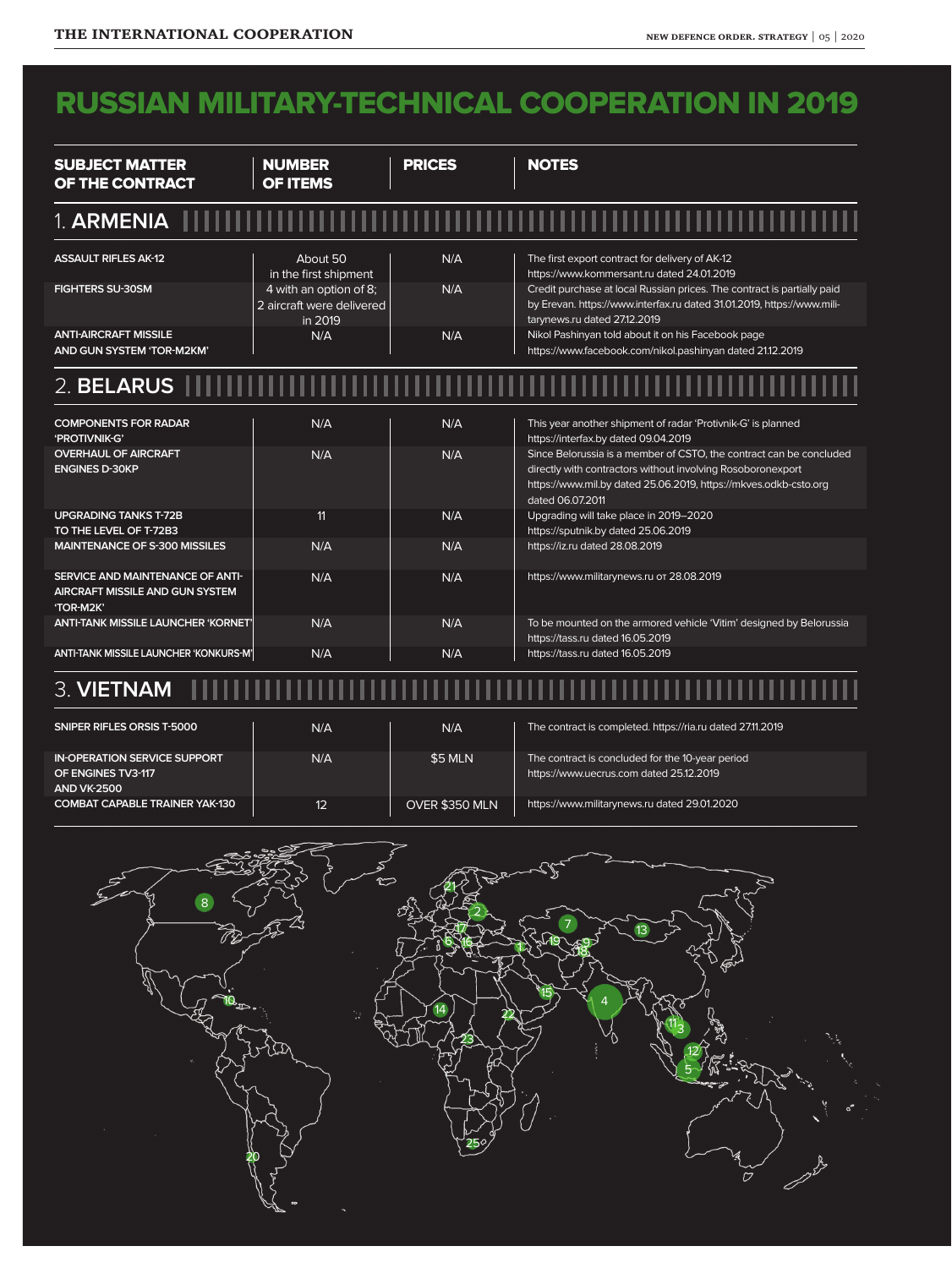>

| <b>SUBJECT MATTER</b><br>OF THE CONTRACT                                                                                                 | <b>NUMBER</b><br><b>OF ITEMS</b> | <b>PRICES</b>                                        | <b>NOTES</b>                                                                                                                                                                                                                                                                                                                                                              |
|------------------------------------------------------------------------------------------------------------------------------------------|----------------------------------|------------------------------------------------------|---------------------------------------------------------------------------------------------------------------------------------------------------------------------------------------------------------------------------------------------------------------------------------------------------------------------------------------------------------------------------|
| 4. <b>INDIA</b>                                                                                                                          |                                  |                                                      |                                                                                                                                                                                                                                                                                                                                                                           |
| <b>LONG-TERM LEASE</b><br>OF THE NUCLEAR SUBMARINE<br>OF PROJECT 971 'SHCHUKA-B'                                                         | 1                                | \$3 BLN<br>(APPR. 210 BLN<br><b>RUPEES)</b>          | The intergovernmental agreement for lease of the submarine starting<br>from 2025 for the 10-year period. The negotiations are under way con-<br>sidering prolongation of the lease period of nuclear submarine 'Chakra'<br>for five more years till the tests of nuclear submarine 'Shchuka-B'<br>are finished and it is put in service. https://tass.ru dated 07.03.2019 |
| REPAIR AND PARTIAL UPGRADE OF<br><b>TANKERS IL-78MKI</b>                                                                                 | 6                                | \$80 MLN                                             | https://www.kommersant.ru dated 25.03.2019                                                                                                                                                                                                                                                                                                                                |
| <b>PROLONGATION</b><br>OF THE PROGRAM FOR LICENSED<br>PRODUCTION OF MAIN BATTLE TANK<br>T-90MS                                           | 464                              | \$2.8 BLN<br>(20 THOUSANDS<br><b>CRORE RUPEES)</b>   | According to some sources, India will pay to Russian defense<br>companies in rubles. Main battle tanks will be exported as vehicle sets<br>suitable for final assembly at HVF, Avadi. The contract is signed.<br>https://www.janes.com dated 11.11.2019, https://ria.ru dated 04.02.2020                                                                                  |
| <b>ANTITANK GUIDED MISSILE 9M120</b><br>"ATAKA"<br><b>AIR-TO-AIR MISSILE R-27</b>                                                        | N/A<br>300                       | \$29 MLN<br>(2 BLN RUPEES)<br>APPROX.<br>\$217.5 MLN | https://topwar.ru dated 30.06.2019<br>To equip Su-30MKI<br>https://tass.ru dated 29.07.2019                                                                                                                                                                                                                                                                               |
| <b>AIR-TO-AIR MISSILE R-73E</b><br><b>AIR-TO-AIR MISSILE RVV-AE</b>                                                                      | 300<br>400                       | (1500 CRORE RUPEES)<br>\$700 MLN                     | hhttps://tass.ru dated 30.07.2019                                                                                                                                                                                                                                                                                                                                         |
| <b>ANTI-TANK MISSILE LAUNCHER 9K113M</b><br>'KONKURS-M'                                                                                  | N/A                              | APPROX.<br>\$110 MLN<br>(760 CRORE RUPEES)           | The release will be performed in cooperation with Russia,<br>under a license, by BDL in Bhanur<br>https://bmpd.livejournal.com dated 12.01.2019                                                                                                                                                                                                                           |
| 5. INDONESIA                                                                                                                             |                                  |                                                      |                                                                                                                                                                                                                                                                                                                                                                           |
| BMP-3F                                                                                                                                   | 22                               | \$108 MLN                                            | The first export contract for delivery of BT-3F<br>http://roe.ru dated 23.04.2019;                                                                                                                                                                                                                                                                                        |
| BT-3F                                                                                                                                    | 21                               | \$67.2 MLN                                           | https://www.kommersant.ru dated 24.04.2019                                                                                                                                                                                                                                                                                                                                |
| $6.$ ITALY $-$                                                                                                                           |                                  |                                                      |                                                                                                                                                                                                                                                                                                                                                                           |
| <b>7 MODELS</b><br>OF CIVIL SIGHTS                                                                                                       | N/A                              | N/A                                                  | Models PO6x36, PO3-9x24, PO4x24, PO1x20A, PO4-12x36P, PO1/4<br>and PO1,5/6 with mounts are meant. https://rostec.ru dated 15.11.2019                                                                                                                                                                                                                                      |
| 7. <b>KAZAKHSTAN</b>                                                                                                                     |                                  |                                                      |                                                                                                                                                                                                                                                                                                                                                                           |
| <b>MANAGEMENT OF ASSEMBLY</b><br>OF HELICOPTERS MI-8AMT/MI-171<br>IN KAZAKHSTAN AND DELIVERY<br>OF THE FIRST SHIPMENT<br>OF VEHICLE SETS | 17                               | N/A                                                  | The contract defines general conditions of the project aiming at<br>helicopters assembly in Kazakhstan. Under the agreement, it is also<br>planned to generate the helicopter lifecycle support system<br>and delivery of 45 helicopter sets by 2025<br>https://rostec.ru dated 18.01.2019                                                                                |
| 8. CANADA II                                                                                                                             |                                  |                                                      |                                                                                                                                                                                                                                                                                                                                                                           |
| <b>GAS-TURBINE</b><br><b>ENGINES PW207V</b>                                                                                              | N/A                              | N/A                                                  | To equip light helicopter VRT500. Engine PW207V will be adapted<br>to suit a single-engine helicopter, with the type certificate revised<br>accordingly<br>https://rostec.ru dated 18.11.2019                                                                                                                                                                             |
| 9. KYRGYZSTAN                                                                                                                            |                                  |                                                      |                                                                                                                                                                                                                                                                                                                                                                           |
| <b>HELICOPTER MI-8MT</b>                                                                                                                 | 2                                | <b>OVER</b>                                          | Military equipment grant aid                                                                                                                                                                                                                                                                                                                                              |
| UPGRADED<br>BRDM-2M                                                                                                                      | 9                                | <b>P385 MLN</b>                                      | https://rg.ru dated 29.04.2019                                                                                                                                                                                                                                                                                                                                            |
| UPGRADING RADAR P-18-2                                                                                                                   | 3                                |                                                      |                                                                                                                                                                                                                                                                                                                                                                           |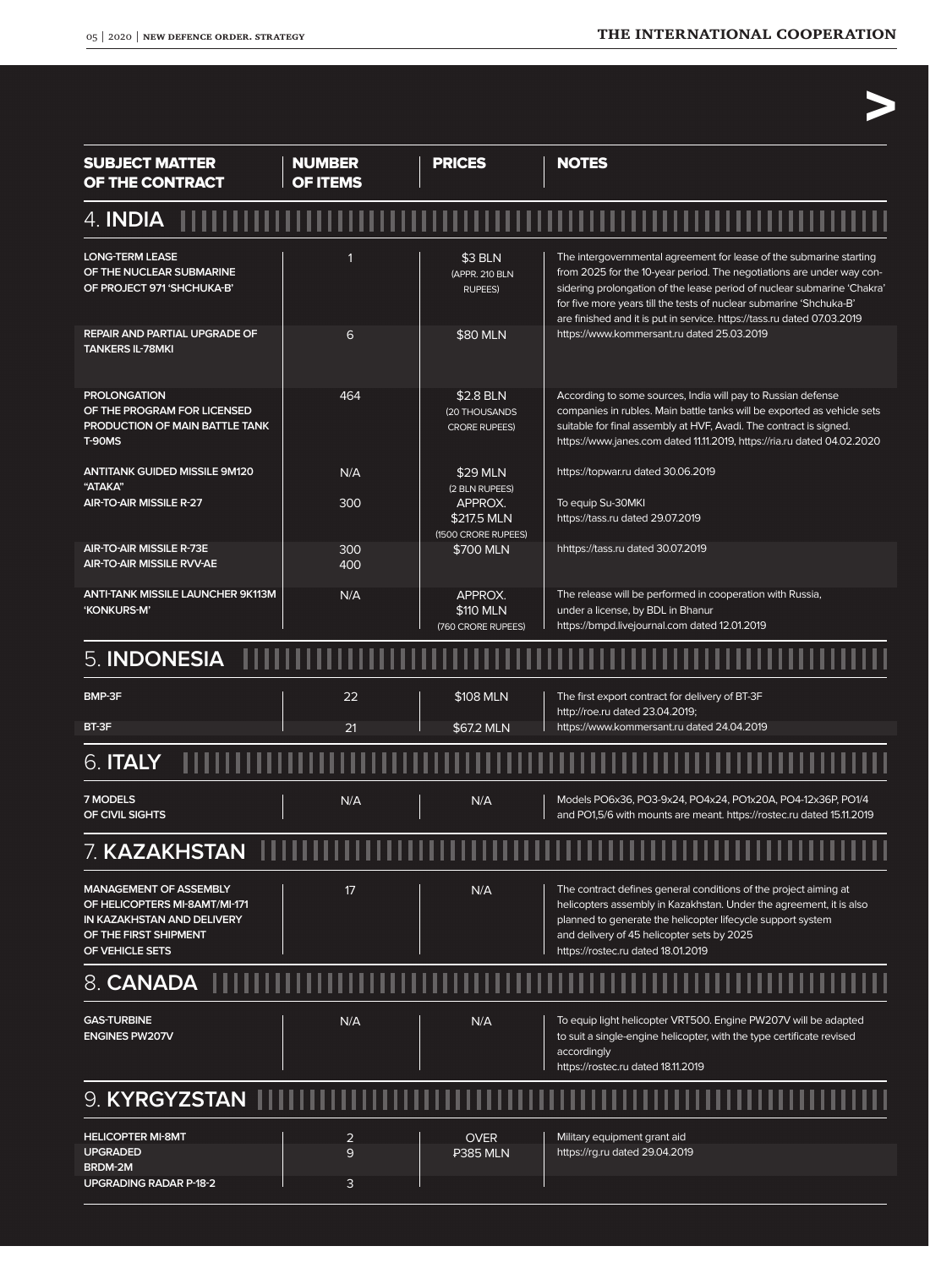transit because of the Ukrainian situation. Later the Ministry of Defense denied it. https://rs-lat.sputniknews.com dated 23.07.2019, https://www.

| <b>SUBJECT MATTER</b><br>OF THE CONTRACT                                                                  | <b>NUMBER</b><br><b>OF ITEMS</b> | <b>PRICES</b>                                                        | <b>NOTES</b>                                                                                                                                                                                                                    |
|-----------------------------------------------------------------------------------------------------------|----------------------------------|----------------------------------------------------------------------|---------------------------------------------------------------------------------------------------------------------------------------------------------------------------------------------------------------------------------|
| 10. CUBA                                                                                                  |                                  |                                                                      |                                                                                                                                                                                                                                 |
| <b>UPGRADING</b><br>THE CUBAN MILITARY<br><b>INDUSTRY</b>                                                 | N/A                              | <b>UNDER THE</b><br><b>LOAN PROVIDED</b><br>BY RUSSIA FOR<br>€38 MLN | https://www.interfax.ru dated<br>13.08.2019                                                                                                                                                                                     |
| 11. <b>LAOS</b> 11                                                                                        |                                  |                                                                      |                                                                                                                                                                                                                                 |
| <b>TANK T-34</b>                                                                                          | 30                               |                                                                      | Transferred within the MTC framework on a grant aid basis.<br>The tank is planned to be used during Victory parades in towns<br>of Russia, to renew museum exhibitions and in film-shooting<br>https://tass.ru dated 13.01.2019 |
| 12. MALAYSIA                                                                                              |                                  |                                                                      |                                                                                                                                                                                                                                 |
| <b>LIGHT HELICOPTER VRT500</b>                                                                            | 5                                | N/A                                                                  | Dealer agreement, helicopters in a basic configuration are expected to<br>be delivered in 2023. https://rostec.ru dated 28.07.2019                                                                                              |
| 13. MONGOLIA                                                                                              |                                  |                                                                      |                                                                                                                                                                                                                                 |
| <b>FIGHTER MIG-29UB</b>                                                                                   | $\overline{2}$                   | N/A                                                                  | Military equipment grant aid<br>https://www.militarynews.ru dated 26.11.2019                                                                                                                                                    |
| <b>14. NIGER</b>                                                                                          |                                  |                                                                      |                                                                                                                                                                                                                                 |
| <b>HELICOPTER MI-35</b>                                                                                   | 12                               | N/A                                                                  | https://ria.ru dated 23.10.2019                                                                                                                                                                                                 |
| 15. UAE                                                                                                   |                                  |                                                                      |                                                                                                                                                                                                                                 |
| PURCHASE OF ANTI-TANK MISSILE<br><b>LAUNCHER 'KORNET-E'</b>                                               | N/A                              | OVER \$40 MLN<br>(146.92 MLN DIRHAMS<br>OF UAE)                      | https://ria.ru dated 17.02.2019                                                                                                                                                                                                 |
| <b>MAINTENANCE AND SPARE PARTS</b><br>FOR ANTI-TANK MISSILE LAUNCHER<br>'KORNET-E'                        | N/A                              | \$3.27 MLN<br>(2 MLN DIRHAMS)                                        | https://tass.ru dated 18.02.2019                                                                                                                                                                                                |
| DELIVERY OF SPARE PARTS AND<br><b>MAINTENANCE FOR AIR DEFENSE</b><br><b>MISSILE/GUN SYSTEMS 'PANTSIR'</b> | N/A                              | \$12.1 MLN<br>(45 MLN DIRHAMS<br>OF UAE)                             | Two-year service contact for systems' maintenance<br>https://www.kommersant.ru dated 17.02.2019                                                                                                                                 |
| OFF-ROAD VEHICLE 'SHAMAN'                                                                                 | 12                               | N/A                                                                  | The first item was delivered in 2019. The cost is not disclosed, though<br>the basic configuration is known to cost approximately P10.3 mln<br>http://minpromtorg.gov.ru dated 26.11.2019                                       |
| 16. SERBIA                                                                                                |                                  |                                                                      |                                                                                                                                                                                                                                 |
| <b>HELICOPTER MI-35</b>                                                                                   | 7                                | N/A                                                                  | The full payment has been made. All helicopters delivered ahead of<br>schedule. https://ria.ru dated 04.12.2019                                                                                                                 |
| <b>HELICOPTER MI-17</b>                                                                                   | 3                                | N/A                                                                  | Military equipment grant aid. In 2019, 10 BRDM-2 with spare parts sets<br>were delivered. It is known that tanks T-72 were blocked at the Roma-                                                                                 |
| BRDM-2                                                                                                    | 30                               |                                                                      | nian border while they were being delivered - the country refused their                                                                                                                                                         |

**MEDIUM-RANGE SURFACE-TO-AIR MISSILE SYSTEM 'PANTSIR-S1'** 6 N/A serbskoeslovo.ru dated 27.07.2019 The first shipment took place in February 2020 https://tass.ru dated 19.02.2020

30

**TANK T-72**